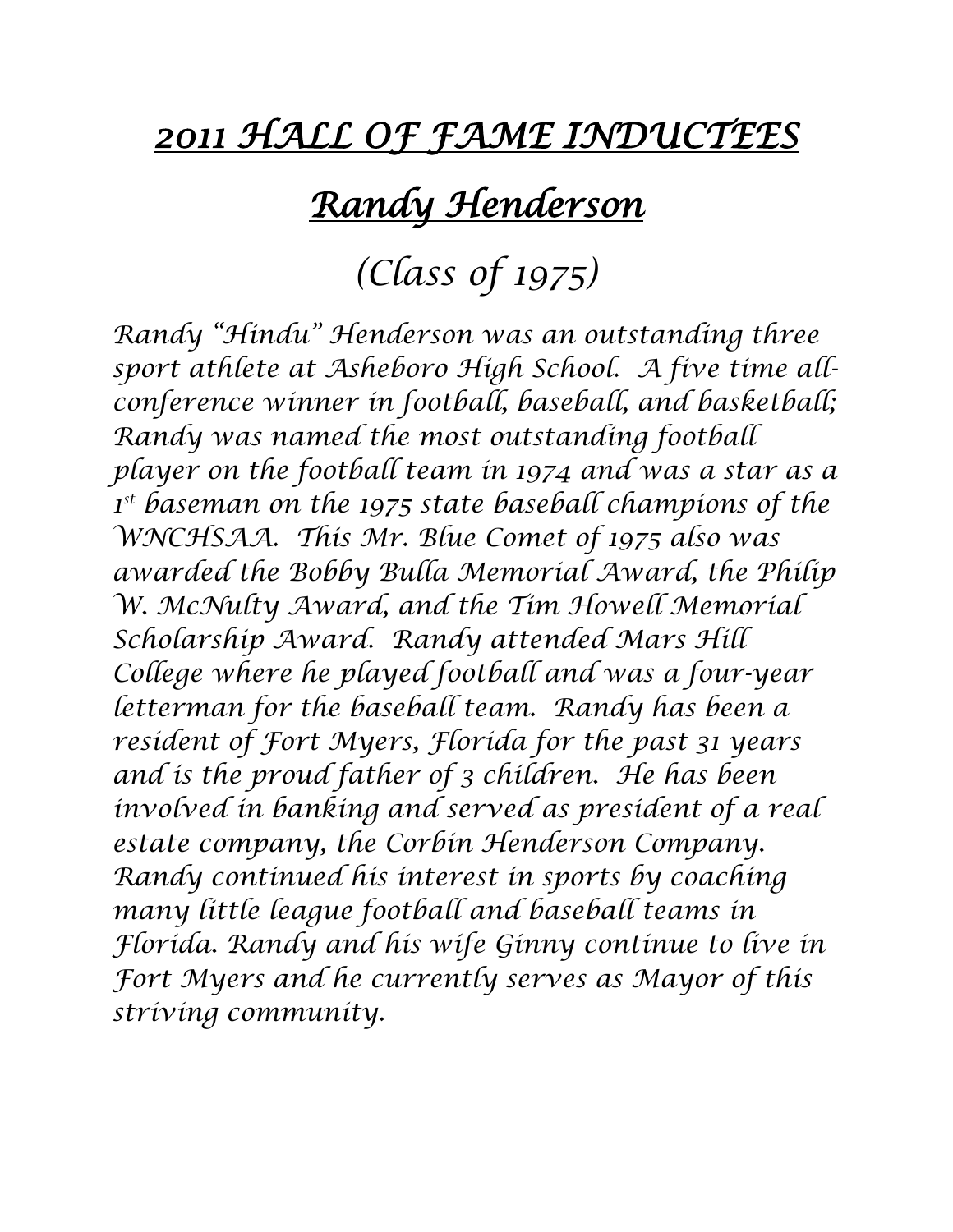# *Roger Barker (Class of 1981)*

*Roger Barker was an outstanding member of the AHS class of 1981. An outstanding baseball player, he earned all-conference honors for 3 years and was an all-conference member of the AHS cross-country team. While at AHS he was a member of the National Honor Society, the Junior Jaycees, the Interclub Council, and the Monogram Club. Roger attended Wingate University where he continued his career in baseball. A 4-year letterman, he garnered All Carolina Conference honors twice, All District 26 twice, Most Valuable Player, and was named the 1st Academic All-American in any sport at Wingate since its move to a 4-year university status. Roger was awarded the A. J. Geddings Award for the highest GPA of senior athletes and the A. F. Hedrick's Award for most outstanding male at Wingate. He continued to work with the youth of Asheboro as a coach in the recreation leagues and as a church leader. Roger produced a legacy in which our whole community could take pride. He continues to reside in Asheboro today and is a proud employee of the U.S. Postal Services.*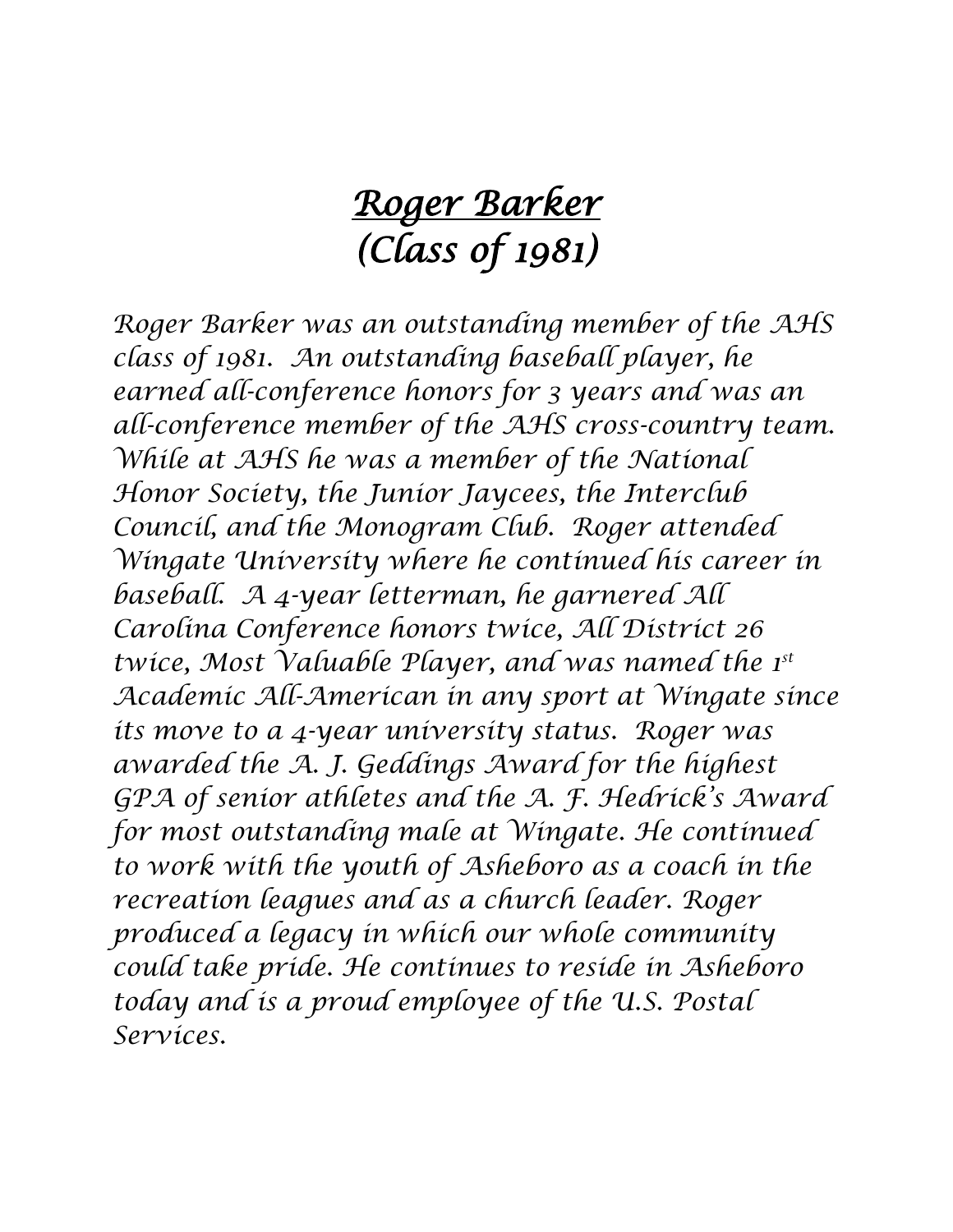# *Merceda Perry, Jr. (Class of 1997)*

*Merceda Perry, Jr. was an outstanding student/athlete at Asheboro High School. He excelled in track, basketball, and football. Merceda won allcounty and all-conference in all three sports and was a 1 st Team All-State selectee in football in 1997. As a senior, he rushed for over 1500 yards from the fullback position, made 487 career tackles as a linebacker and won State Champion Honors in the discus. He earned a scholarship in football to UNC-CH and played in Carolina's Gator Bowl and Las Vegas Bowl appearances. He earned a B.S. in Exercise Sports Science, a master's in Business Administration and is currently working on his PhD in Physical Therapy. He continued his playing career with stints in the NFL with the Seattle Seahawks, the Buffalo Bills, and NFL Europe. Merceda also found time to be a volunteer with the Big Brother's Big Sister's program and the Hosea Feed the Hungry foundation of Atlanta. He currently resides in Wilmington, NC and is newly married to the former Johnetta Hayes.*